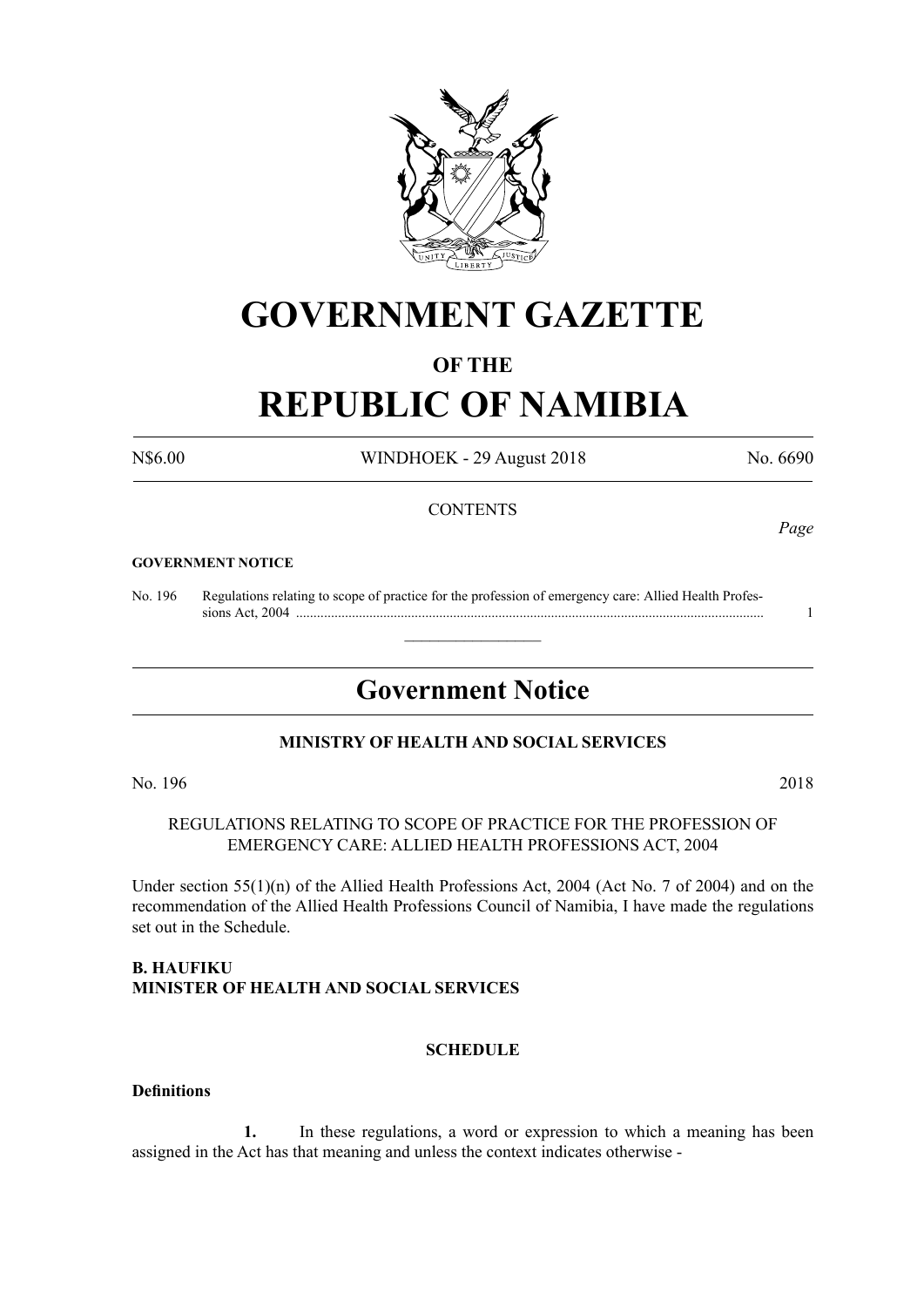"emergency" means a perilous situation that arises suddenly and threatens the life or welfare of a person or group of people;

"emergency care" means the rescue, evaluation, treatment and care of an ill or injured person in an emergency and the continuation of treatment and care during the transportation of that person to, in or between any hospital or health facility;

"health facility" means a health facility as defined in section 1 of the Hospitals and Health Facilities Act, 1994 (Act No. 36 of 1994);

"hospital" means a hospital as defined in section 1 of the Hospitals and Health Facilities Act, 1994 (Act No. 36 of 1994);

"medicine" means a medicine as defined in the Medicines and Related Substances Control Act, 2003 (Act No.13 of 2003);

"patient" means an ill or injured person receiving emergency care;

"profession of emergency care" includes a person registered under the profession of emergency care as a paramedic (advanced life support), an emergency care technician, an emergency practitioner assistant, an emergency care practitioner (intermediate) or an emergency care practitioner (basic);

"scheduled substance" means a scheduled substance as defined in the Medicines and Related Substances Control Act, 2003 (Act No.13 of 2003); and

"the Act" means the Allied Health Professions Act, 2004 (Act No. 7 of 2004).

#### **Scope of practice for profession of emergency care**

**2.** (1) A person registered under the profession of emergency care is responsible for the rescue, evaluation, treatment and care of an ill or injured person in an emergency.

(2) The following acts and skills as well as the procedures set out in the Annexure are regarded as acts which fall within the scope of practice of the profession of emergency care -

- (a) identifying the emergency care needs of a patient in an emergency;
- (b) evaluating the critical needs of a patient referred to in paragraph (a);
- (c) rescuing of a patient in an emergency or from a potential emergency;
- (d) providing necessary emergency care by performing the indicated skills and procedures as per level of qualification;
- (e) administering the necessary medicine and scheduled substances as provided for in the Annexure;
- (f) preventing of further injuries and the combating of possible complications of an injury or illness of a patient in an emergency;
- (g) transporting of a patient to, in or between a hospital or health facility; or
- (h) assisting patients seeking medical assistance or consultation.
- (3) A person registered in the profession of emergency care may not -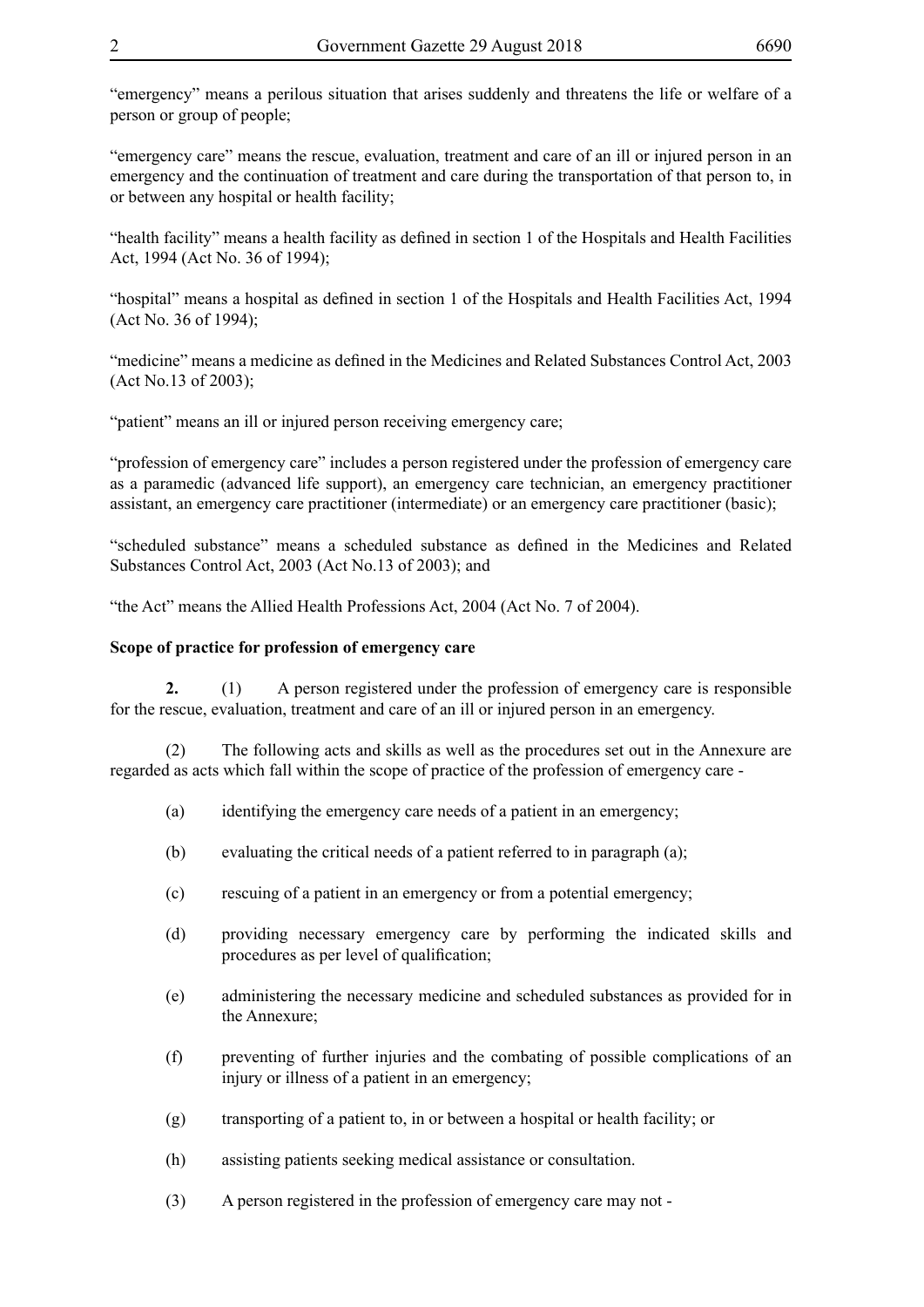| (a) | perform a professional act or exercise any other act than those acts set out in the<br>Annexure;                                                                                                                                                              |
|-----|---------------------------------------------------------------------------------------------------------------------------------------------------------------------------------------------------------------------------------------------------------------|
| (b) | hand over the responsibility for the treatment of a patient to a person who is less<br>qualified or less experienced than himself or herself; or                                                                                                              |
| (c) | perform skills and procedures and administer medications that fall within skills<br>and procedures for advanced life support or advanced life support specialist scope,<br>unless such person is a holder of a bachelor of honours in emergency medical care. |
| (4) | A registered student in the profession of emergency care may only perform -                                                                                                                                                                                   |
| (a) | professional acts under the direct supervision of a registered emergency care<br>practitioner (intermediate) or higher; and                                                                                                                                   |
| (b) | acts directly related to his or her training in the fields of emergency care.                                                                                                                                                                                 |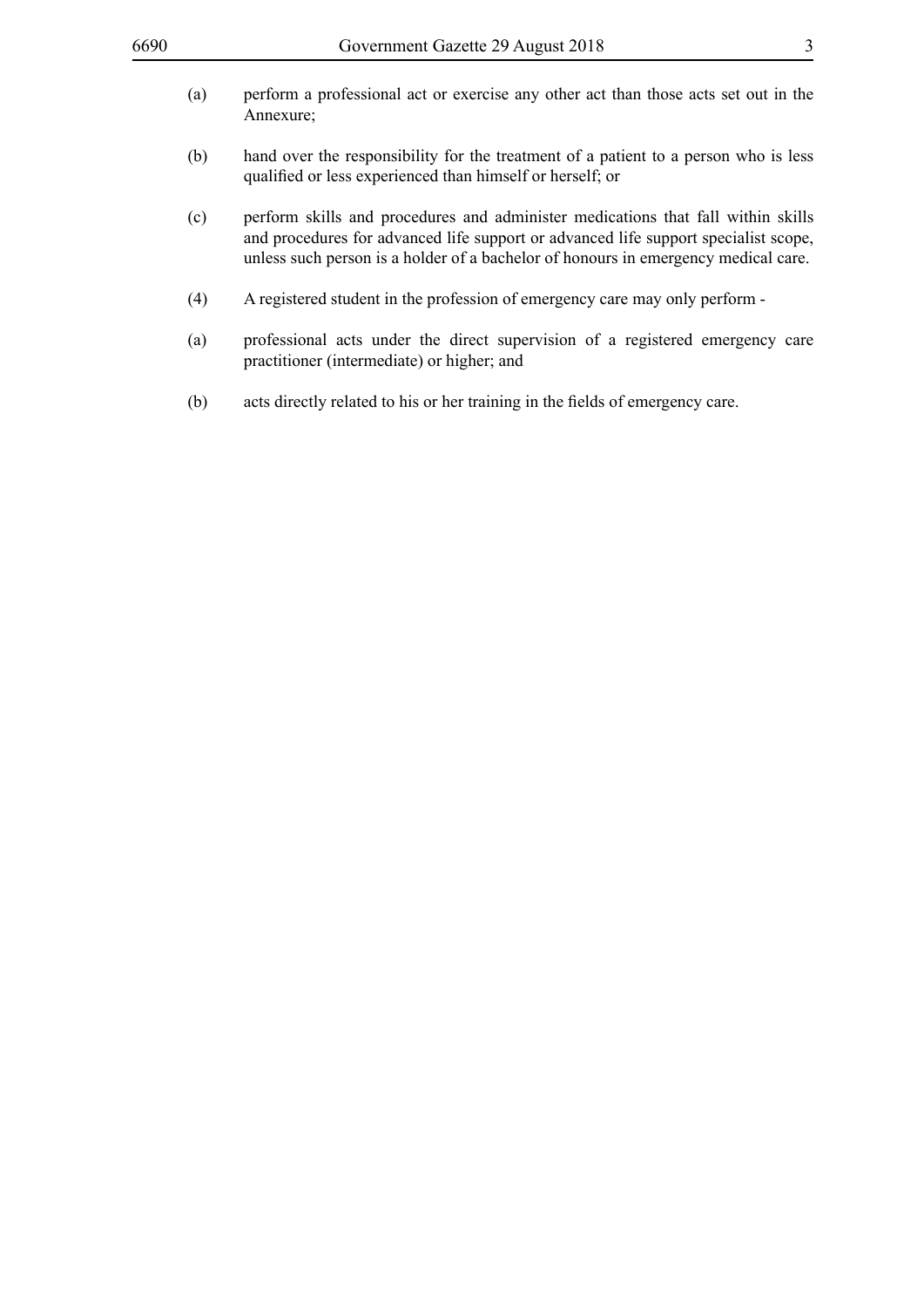#### **ANNEXURE**

#### PROFESSION OF EMERGENCY CARE SKILLS, PROCEDURES AND MEDICATIONS FOR THE PROFESSION OF EMERGENCY CARE PROVIDERS

#### **ACRONYMS USED**

- 1. ECP-B : Emergency Care Practitioner (Basic)
- 2. ECP-I : Emergency Care Practitioner (Intermediate)
- 3. EPA : Emergency Practitioner Assistant
- 4. ECT : Emergency Care Technician
- 5. ALS : Paramedic (Advanced Life Support)
- 6. ALS-SP : Paramedic (Advanced Life Support Specialist Practitioner)
- 7. RSI : Rapid Sequence Intubation

| <b>CAPABILITIES</b>                                          | <b>ECP-B</b> | <b>ECP-I</b> | <b>EPA</b> | <b>ECT</b> | Paramedic<br>(ALS) | Paramedic<br>$(ALS)$ -SP |
|--------------------------------------------------------------|--------------|--------------|------------|------------|--------------------|--------------------------|
| Airway Management                                            |              |              |            |            |                    |                          |
| Airway obstruction removal techniques                        | $\sqrt{}$    | V            | V          | V          | V                  |                          |
| Airway suctioning                                            |              | $\sqrt{}$    | $\sqrt{ }$ |            | V                  |                          |
| Blind nasotracheal intubation                                |              |              |            |            | ٦                  |                          |
| Cricoid pressure                                             |              | $\sqrt{}$    | $\sqrt{}$  | V          | V                  | V                        |
| Digital endotracheal intubation                              |              |              |            |            | V                  | V                        |
| Finger sweep                                                 | V            | $\sqrt{}$    | $\sqrt{}$  | V          | V                  | $\sqrt{}$                |
| Head-tilt-chin-lift                                          | $\sqrt{}$    | $\sqrt{}$    | $\sqrt{}$  | V          | V                  | $\sqrt{}$                |
| Jaw-thrust                                                   | $\sqrt{}$    | V            | $\sqrt{}$  |            | V                  | V                        |
| Nasogastric tube insertion                                   |              |              |            |            | V                  | V                        |
| Nasopharyngeal tube insertion                                | $\sqrt{}$    | $\sqrt{}$    | $\sqrt{}$  |            | V                  |                          |
| Nasotracheal intubation                                      |              |              |            |            | V                  | $\sqrt{}$                |
| Needle cricothyroidotomy                                     |              | $\sqrt{}$    | $\sqrt{}$  | V          | V                  | V                        |
| Orogastric tube insertion                                    |              |              |            |            | $\sqrt{}$          | $\sqrt{}$                |
| Oropharyngeal airway insertion                               | V            | $\sqrt{}$    | $\sqrt{}$  |            | V                  | $\sqrt{}$                |
| Orotracheal intubation                                       |              |              |            |            |                    |                          |
| Rapid sequence intubation with<br>capnography and ventilator |              |              |            |            | $\sqrt{*}$         |                          |
| Retrograde intubation                                        |              |              |            |            | $\sqrt{}$          | $\sqrt{}$                |
| Supraglottic/extra glottic airway devices<br>insertion       |              |              | $\sqrt{}$  | $\sqrt{}$  | V                  | V                        |
| Use of Magill's forceps                                      |              |              |            |            | $\sqrt{}$          | $\sqrt{}$                |
| <b>Oxygenation and Ventilation</b>                           |              |              |            |            |                    |                          |
| Bag valve mask ventilation                                   | $\sqrt{}$    | $\sqrt{}$    | V          | $\sqrt{}$  | $\sqrt{}$          | $\sqrt{}$                |
| Bag valve tube ventilation                                   |              | $\sqrt{}$    |            |            | V                  |                          |
| Mechanical ventilation                                       |              |              |            |            | $\sqrt{}$          | $\sqrt{}$                |
| Nebulization (medicated)                                     |              | V            | V          |            | V                  |                          |
| Needle thoracentesis                                         |              | $\sqrt{}$    | $\sqrt{}$  |            | ٦                  |                          |
| Oxygen therapy                                               | $\sqrt{}$    |              |            |            |                    |                          |
| Use of capnography                                           |              |              | $\sqrt{}$  | $\sqrt{}$  | $\sqrt{}$          | $\sqrt{}$                |
| Use of PEEP                                                  |              |              | $\sqrt{}$  | $\sqrt{}$  | $\sqrt{}$          | V                        |
| Use of pulse oximetry                                        | $\sqrt{}$    | $\sqrt{ }$   | $\sqrt{}$  | $\sqrt{}$  | $\sqrt{}$          | $\sqrt{}$                |
| <b>Circulatory Management</b>                                |              |              |            |            |                    |                          |
| Blood pressure measurement                                   | $\sqrt{}$    | $\sqrt{}$    | $\sqrt{}$  | $\sqrt{}$  | $\sqrt{}$          | $\sqrt{}$                |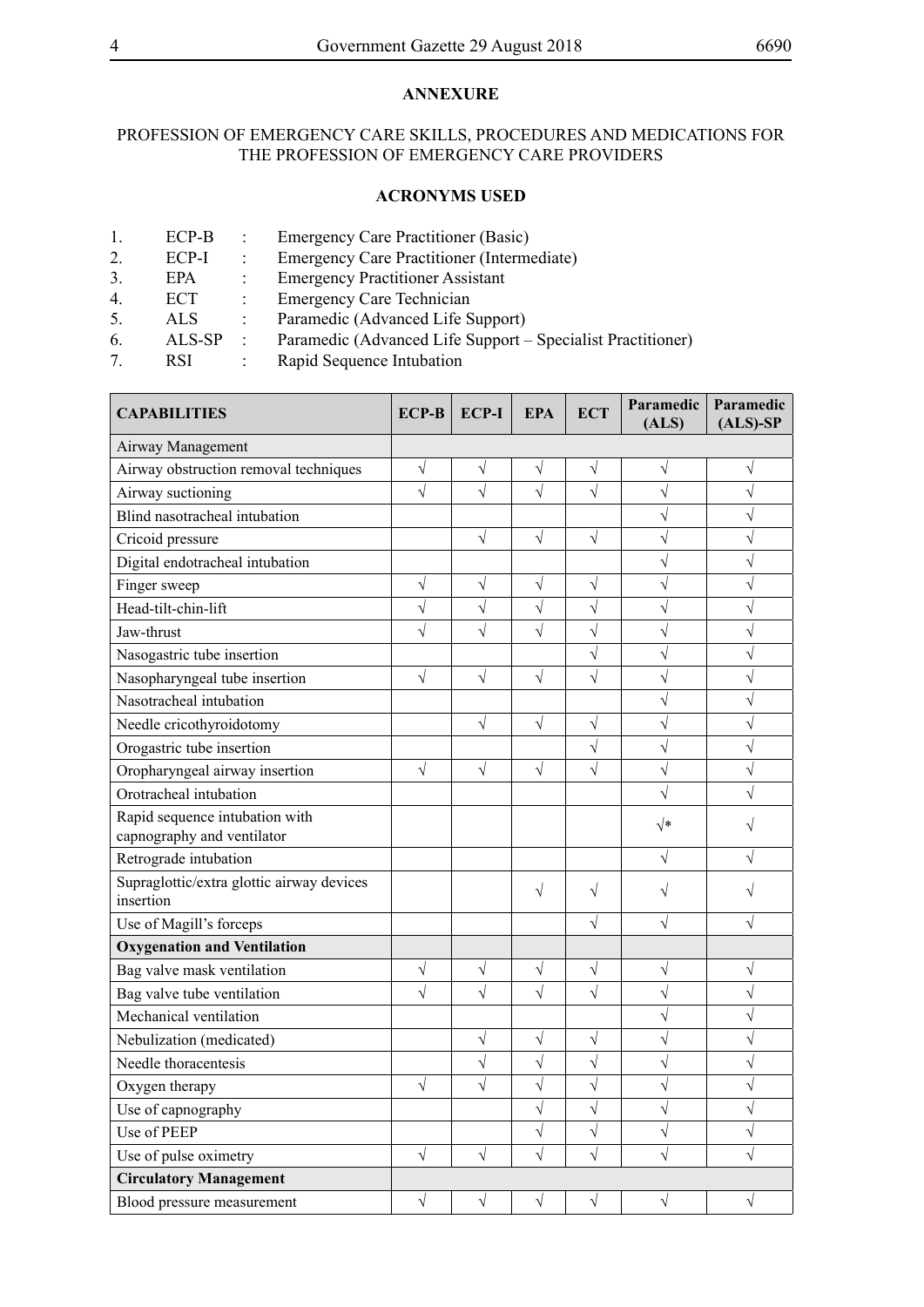| 12 Lead ECG monitoring                                            |           |           |           |           |           |            |
|-------------------------------------------------------------------|-----------|-----------|-----------|-----------|-----------|------------|
| 3 Lead ECG monitoring                                             |           | V         | V         |           | V         |            |
| Automated external defibrillation                                 | V         | V         | $\sqrt{}$ |           | N         | V          |
| Central line management                                           |           |           |           |           | V         | V          |
| Drug infusions and use of infusion devices                        |           |           |           | V         | V         | ν          |
| Endotracheal tube drug administration                             |           |           |           |           |           |            |
| External hemorrhage control including<br>tourniquet               | $\sqrt{}$ | V         | V         | V         |           |            |
| External jugular vein cannulation                                 |           |           |           |           | V         | V          |
| Femoral vein cannulation                                          |           |           |           |           |           | V          |
| Fibrinolysis                                                      |           |           |           |           |           |            |
| Fluid administration                                              |           | V         | $\sqrt{}$ | $\sqrt{}$ | V         |            |
| Intramuscular drug administration                                 |           |           | $\sqrt{}$ | $\sqrt{}$ | V         | $\sqrt{}$  |
| Intra-osseous insertion                                           |           |           | $\sqrt{}$ | V         | V         | V          |
| Intraosseous drug administration                                  |           |           | $\sqrt{}$ | $\sqrt{}$ | V         | $\sqrt{}$  |
| Intravenous drug administration                                   |           | $\sqrt{}$ | $\sqrt{}$ | $\sqrt{}$ | V         | $\sqrt{}$  |
| Manual defibrillation (asynchronous)                              |           | $\sqrt{}$ | $\sqrt{}$ |           |           |            |
| Peripheral intravenous cannulation -><br>8-year-old patients only |           | V         | V         | V         |           |            |
| Peripheral intravenous cannulation - all<br>ages                  |           |           |           |           |           |            |
| Subcutaneous drug administration                                  |           |           | $\sqrt{}$ | V         | V         | V          |
| Synchronised cardioversion                                        |           |           |           |           | V         | $\sqrt{2}$ |
| Transcutaneous cardiac pacing                                     |           |           |           |           |           | $\sqrt{}$  |
| Umbilical vein cannulation                                        |           |           |           | $\sqrt{}$ |           |            |
| Use of non-invasive blood pressure<br>monitors                    | V         | $\sqrt{}$ | $\sqrt{}$ | V         |           |            |
| Use of syringe drivers                                            |           |           |           | $\sqrt{}$ | V         | V          |
| Vagal maneuvers                                                   |           |           |           |           |           |            |
| <b>ECG Rhythm Analysis</b>                                        |           |           |           |           |           |            |
| All other emergency cardiac dysrhythmias                          |           |           |           |           |           |            |
| Asystole/PEA                                                      |           | $\sqrt{}$ | $\sqrt{}$ | $\sqrt{}$ | V         | V          |
| Normal sinus rhythm                                               |           | $\sqrt{}$ | $\sqrt{}$ | $\sqrt{}$ | V         | V          |
| Sinus bradycardia                                                 |           | $\sqrt{}$ | $\sqrt{}$ | $\sqrt{}$ | $\sqrt{}$ | $\sqrt{}$  |
| Sinus tachycardia                                                 |           | $\sqrt{}$ | V         | $\sqrt{}$ | V         | V          |
| Ventricular fibrillation                                          | $\sqrt{}$ | $\sqrt{}$ | $\sqrt{}$ | $\sqrt{}$ | V         | $\sqrt{}$  |
| Ventricular tachycardia                                           | $\sqrt{}$ | $\sqrt{}$ | V         | $\sqrt{}$ | Ń         | V          |
| <b>Obstetric Management</b>                                       |           |           |           |           |           |            |
| <b>Bimanual</b> compression                                       |           |           |           |           | V         | V          |
| Breech delivery management (scope<br>specific)                    | $\sqrt{}$ | $\sqrt{}$ | V         | V         |           |            |
| Fundal massage                                                    | $\sqrt{}$ | $\sqrt{}$ | V         | $\sqrt{}$ | V         | V          |
| Mal presentations management (scope<br>specific)                  | $\sqrt{}$ | $\sqrt{}$ | $\sqrt{}$ | $\sqrt{}$ | V         |            |
| Normal vaginal delivery                                           | $\sqrt{}$ | $\sqrt{}$ | $\sqrt{}$ | $\sqrt{}$ | V         | V          |
| Obstructed labour management (scope<br>specific)                  | $\sqrt{}$ | V         |           | V         |           |            |
| Preterm labour management (scope<br>specific)                     | $\sqrt{}$ | $\sqrt{}$ | V         | V         | V         |            |
| Prolapsed cord management                                         | $\sqrt{}$ | $\sqrt{}$ | $\sqrt{}$ | $\sqrt{}$ | V         | V          |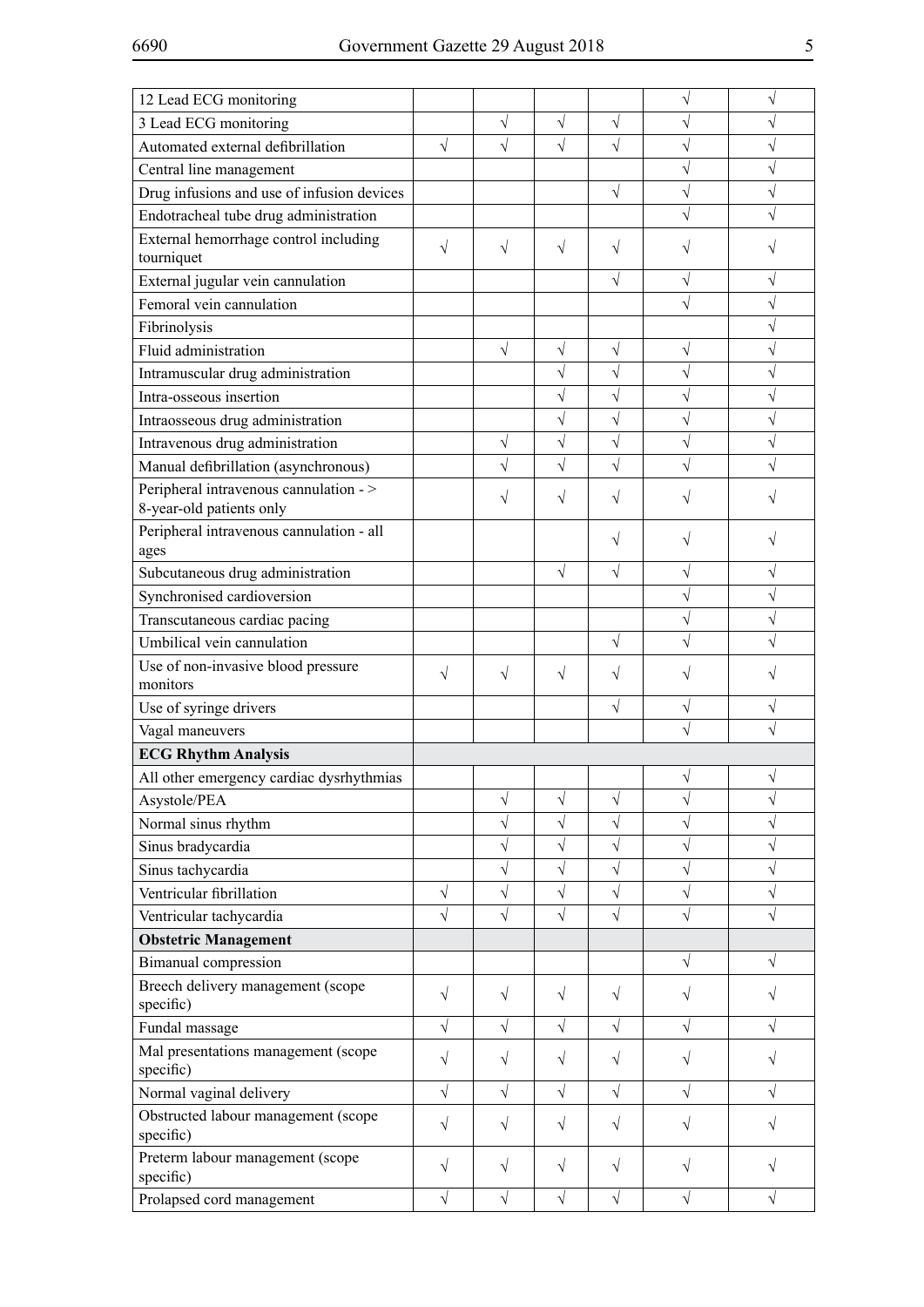| Tocolysis                                                           |            |           |            |           |            |   |
|---------------------------------------------------------------------|------------|-----------|------------|-----------|------------|---|
| General                                                             |            |           |            |           |            |   |
| Application of cervical collar                                      | $\sqrt{}$  | V         | $\sqrt{}$  | $\sqrt{}$ | $\sqrt{}$  | V |
| Application of head blocks                                          | $\sqrt{}$  | $\sqrt{}$ | $\sqrt{}$  | $\sqrt{}$ | $\sqrt{}$  |   |
| Application of spider harness                                       | $\sqrt{}$  | V         | V          | $\sqrt{}$ |            |   |
| Application of splints including traction                           | V          | V         | N          | V         |            |   |
| splints                                                             |            |           |            |           |            |   |
| Application of vacuum mattress                                      | $\sqrt{}$  | N         | $\sqrt{ }$ | $\sqrt{}$ | V          |   |
| Basic wound care and application of<br>dressings                    | V          | $\sqrt{}$ | $\sqrt{}$  | V         |            |   |
| Cervical spinal clearance                                           |            |           |            | $\sqrt{}$ | V          | V |
| CPR (adult/child/infant and neonate)                                | $\sqrt{}$  | $\sqrt{}$ | $\sqrt{}$  | $\sqrt{}$ |            |   |
| Declaration of death: withdrawing of<br>resuscitation               |            | V         | $\sqrt{ }$ | V         | V          |   |
| Declaration of death: withholding<br>resuscitation                  | $\sqrt{}$  | $\sqrt{}$ | $\sqrt{ }$ | V         | V          |   |
| Finger prick and blood glucose<br>measurement                       | V          | $\sqrt{}$ | $\sqrt{ }$ | V         | V          |   |
| General patient inter-facility transfer                             | $\sqrt{}$  | $\sqrt{}$ | $\sqrt{ }$ | $\sqrt{}$ | $\sqrt{}$  | V |
| Intensive care transfer                                             |            |           |            | N         | $\sqrt{}$  | V |
| Neonatal intensive care transfer                                    |            |           |            |           | $\sqrt{}$  |   |
| Neonatal transfer (non-intubated patient)                           |            | V         | $\sqrt{}$  | V         | V          |   |
| Patient clinical assessment                                         | $\sqrt{ }$ | $\sqrt{}$ | $\sqrt{}$  | $\sqrt{}$ | $\sqrt{}$  |   |
| Spinal immobilisation using an extrication<br>device                | $\sqrt{}$  | V         | $\sqrt{ }$ | V         |            |   |
| Spinal immobilisation using scoop<br>stretcher and long spine board | $\sqrt{}$  | $\sqrt{}$ | $\sqrt{ }$ | V         | V          |   |
| Suturing (supervised practice)                                      |            |           | $\sqrt{}$  | $\sqrt{}$ | V          | V |
| Urinary catheterization                                             |            |           |            | $\sqrt{}$ | $\sqrt{}$  |   |
| Use of stretchers                                                   | $\sqrt{}$  | $\sqrt{}$ | $\sqrt{}$  | $\sqrt{}$ | V          |   |
| Vital sign assessment                                               |            |           |            |           |            |   |
| <b>Medications</b>                                                  |            |           |            |           |            |   |
| Acetyl Salicylic Acid - Aspirin                                     | $\sqrt{}$  | $\sqrt{}$ | $\sqrt{}$  | $\sqrt{}$ | $\sqrt{}$  |   |
| Activated charcoal                                                  | V          | V         |            |           | $\sqrt{}$  |   |
| Adenosine                                                           |            |           |            |           | V          |   |
| Adrenaline                                                          |            |           | $\sqrt{}$  | V         | $\sqrt{}$  |   |
| Amiodarone hydrochloride                                            |            |           |            | $\sqrt{}$ | $\sqrt{}$  |   |
| Atropine sulphate                                                   |            |           |            | $\sqrt{}$ | $\sqrt{}$  | V |
| Beta 2 adrenergic stimulants                                        |            | $\sqrt{}$ | $\sqrt{}$  | $\sqrt{}$ | V          |   |
| Calcium chloride 10%                                                |            |           |            |           | $\sqrt{}$  |   |
| Corticosteroids                                                     |            |           | $\sqrt{}$  | $\sqrt{}$ | $\sqrt{}$  |   |
| Dextrose 50%                                                        |            | $\sqrt{}$ | $\sqrt{}$  | V         | $\sqrt{}$  | V |
| Oral glucose powder/gel                                             | $\sqrt{}$  | $\sqrt{}$ | $\sqrt{}$  | $\sqrt{}$ | V          |   |
| Diazepam                                                            |            |           |            | $\sqrt{}$ | $\sqrt{}$  | V |
| Etomidate                                                           |            |           |            |           | $\sqrt{*}$ | V |
| Fentanyl                                                            |            |           |            |           | $\sqrt{*}$ | V |
| Flumazenil                                                          |            |           |            | $\sqrt{}$ | V          | V |
| Furosemide                                                          |            |           |            |           | $\sqrt{}$  |   |
| Glucagon                                                            |            |           |            | V         | V          |   |
| Glycerol trinitrate                                                 |            |           |            | $\sqrt{}$ | $\sqrt{}$  |   |